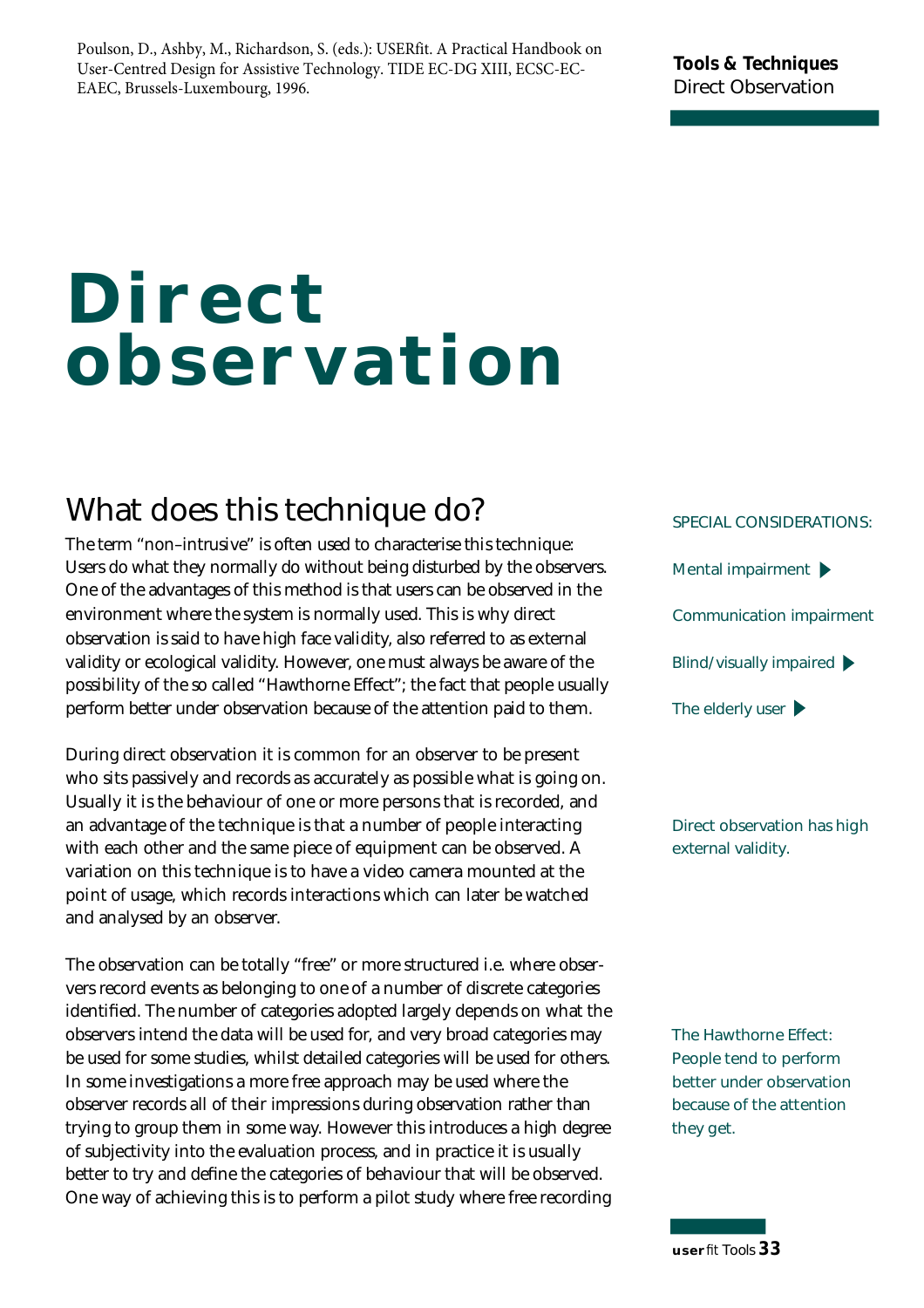takes place, and then to use the results of this to identify relevant categories for use in a wider study, and to define clearly the criteria to be applied by observers in putting observed behaviour into particular categories e.g. types of errors made. The degree of structure is related to the "objectivity" of the method, as less structure may result in observations that are more the result of the observers point of view than of the users behaviour, and in addition can make it difficult to make comparisons when more than one observer is used. Where more than one observer is used it is particularly important to ensure that all observers are in agreement as to what they are recording and the criteria they are using.

The data captured during direct observation can include objective as well as subjective information, as it is possible for observers to accurately record the amount of time taken to perform particular activities and the errors that they make in use. However more subjective information can also be valuable, e.g. any anxiety or frustration observed, and the observers impressions of the state of mind of the user.

Direct observation has the highest degree of 'ecological' validity in that direct observation attempts to monitor usage of a product in settings which are close to actual usage. However there are effects of having observers present as we have already indicated, and for this reason it is recommended that any direct observation study should allow time for those being observed to become less aware of the observers presence and view them more as being a "fly on the wall", rather than another person present. This can be promoted to some extent by making the observers role clear to those being observed, and the observer not allowing themselves to be drawn into social interactions with those being observed. Observation is often needed over an extended period as it is important to try and ensure that the periods being observed cover the range of usage that the product might face in actual use. Thus it can be important to ensure that a person is observed whenever they might normally use the product, and not just at set times which may in fact be atypical. One common approach is to try and observe "a day in the life", when a products usage is observed throughout the day, from getting up, going to bed, and where appropriate getting up in the night.

Direct observation does not allow observers to interfere in the users normal interaction with the products, which is of advantage for ensuring that realistic usage is observed, but is also of disadvantage in that the observer has to interpret what they observe without the active clarification of the person being observed, and that in addition they cannot control the experiences the person faces. This lack of control means that the observer may not see the users responses to rarely occurring events which may be of interest, and for this reason direct observation often needs to be used in conjunction with other techniques e.g. user trials.

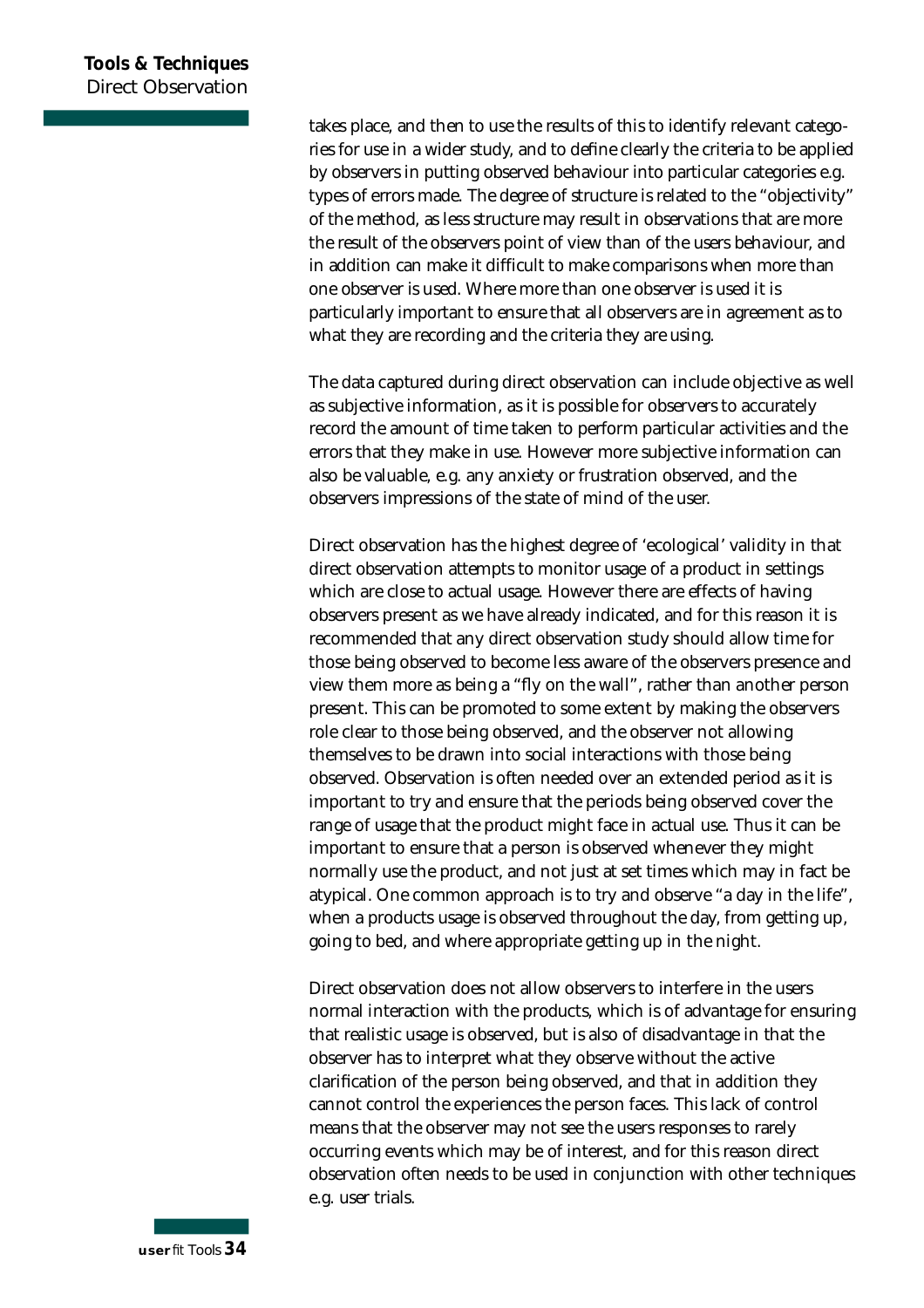The final result from applying direct observation may be a list of problems with the product which can be used to provide improvements to the product being investigated. To create such a problem list, it may be necessary to supplement direct observation with interviews, Interviews may be conducted with users when appropriate, and /or with other people who are present in the users environment that knows them well.

See Drury (1992) for more details on observational techniques. Only a small subset of all possible variations is described below.

### **When to use it**

To use direct observation for product evaluation requires that there is a fully operating product in use. One may also apply direct observation early in requirements capture, but in these cases the emphasis is on observing the difficulties facing the person in everyday living or the activities that the future product is intended to support. Such observation may also reveal problems with existing products already being used, which in turn may suggest ideas for future developments. For ethical reasons it is not recommended that users be observed without being informed that such an investigation is taking place.

### **What resources are needed?**

Direct observation requires a considerable degree of commitment from those being observed and the observer, as one user might call for observation for several days. Such studies are needed in order to accustom the user to being observed and also to be sure that appropriate or representative observations have been recorded. The technique is also resource intensive from an observers perspective as well, as it can involve repeated visits to one person, and observation over an extended period.

The resources needed for analysis may also vary considerably with the kind of observation used, and with the degree of detail recorded. The analysis of video recordings is particularly resource intensive, but does have the advantage of being a permanent record of a users interactions with a product. This can be of particular value when a developer is not able to observe usage for themselves and may need convincing as to the severity of a users problems with a product. The resources required clearly depending on the sophistication of the analysis being used and the amount of detail being included. A rule of thumb for fairly basic analysis is that it will take about twice as long as the length of the material i.e. that a three hour tape will need at least six hours. There are also the resources needed for collating results, and estimates of analysis and collation needing four to six times the amount of recording time is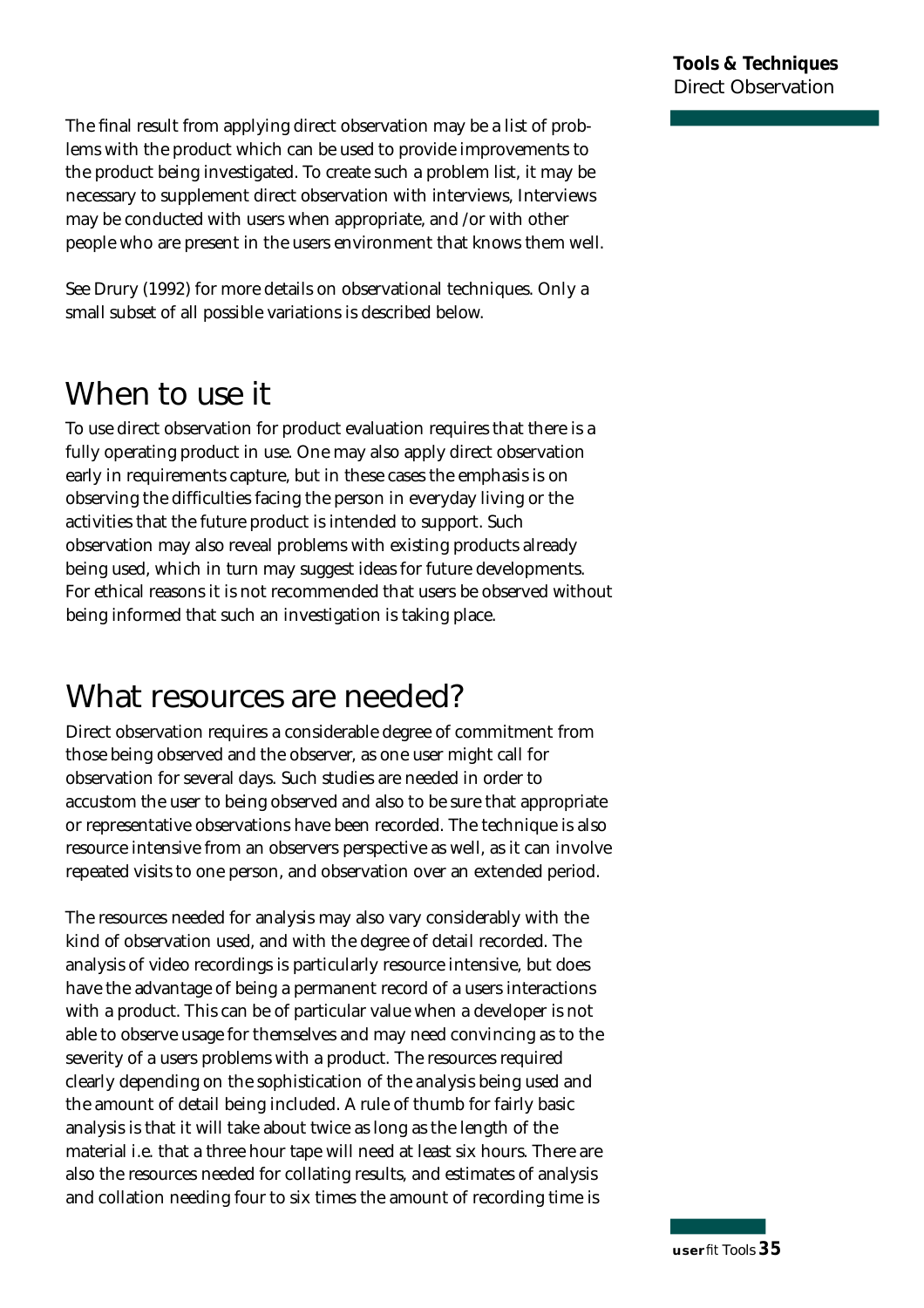not uncommon. It is in general very difficult to estimate the costs before you have a detailed evaluation plan, and it is recommended that a pilot investigation be carried out in order to determine the likely resources needed for data capture and subsequent analysis.

### **Who can use it**

There are different demands on the observers and on those that plan and prepare the study. If you use a rather unstructured method, it is very important that the observer has good knowledge of the usage domain. With well structured observational categories, observers can easily be trained to look for duration and occurrences of specified types of behaviour.

One should consider using observers that personally know the participant in these studies. However there are advantages and disadvantages to this. One advantage is that this can make it easier for those being observed, as they are likely to feel uncomfortable in the company of strangers. On the other hand some participants may be happier interacting with a neutral outsider, where their professional role can ensure anonymity of information. An observer who has no personal involvement with a user may also be able to gain valuable insights, which a person more familiar with a situation may miss. There are no hard and fast rules as to which alternative is the most appropriate. Factors to take into account include: how the user (and others who may be present) feel about being observed by a stranger or someone they know, the degree to which the observer is likely to be impartial, and the resources available for the investigation.

To plan an observational study demands that one have a clear idea of what the goals for the study are. For simple studies it should be sufficient to follow the procedures described below, however, more ambitious projects should consider the possibilities of using professional psychologists or ergonomists.

### **Who are the informants**

#### **Users**

End users of the system under consideration are the typical participants in direct observational studies. It is important that the users previous experience with the system is recorded and taken account of in the planning of the study. Users may be recruited through relevant organisations or by contacting local schools or institutions.

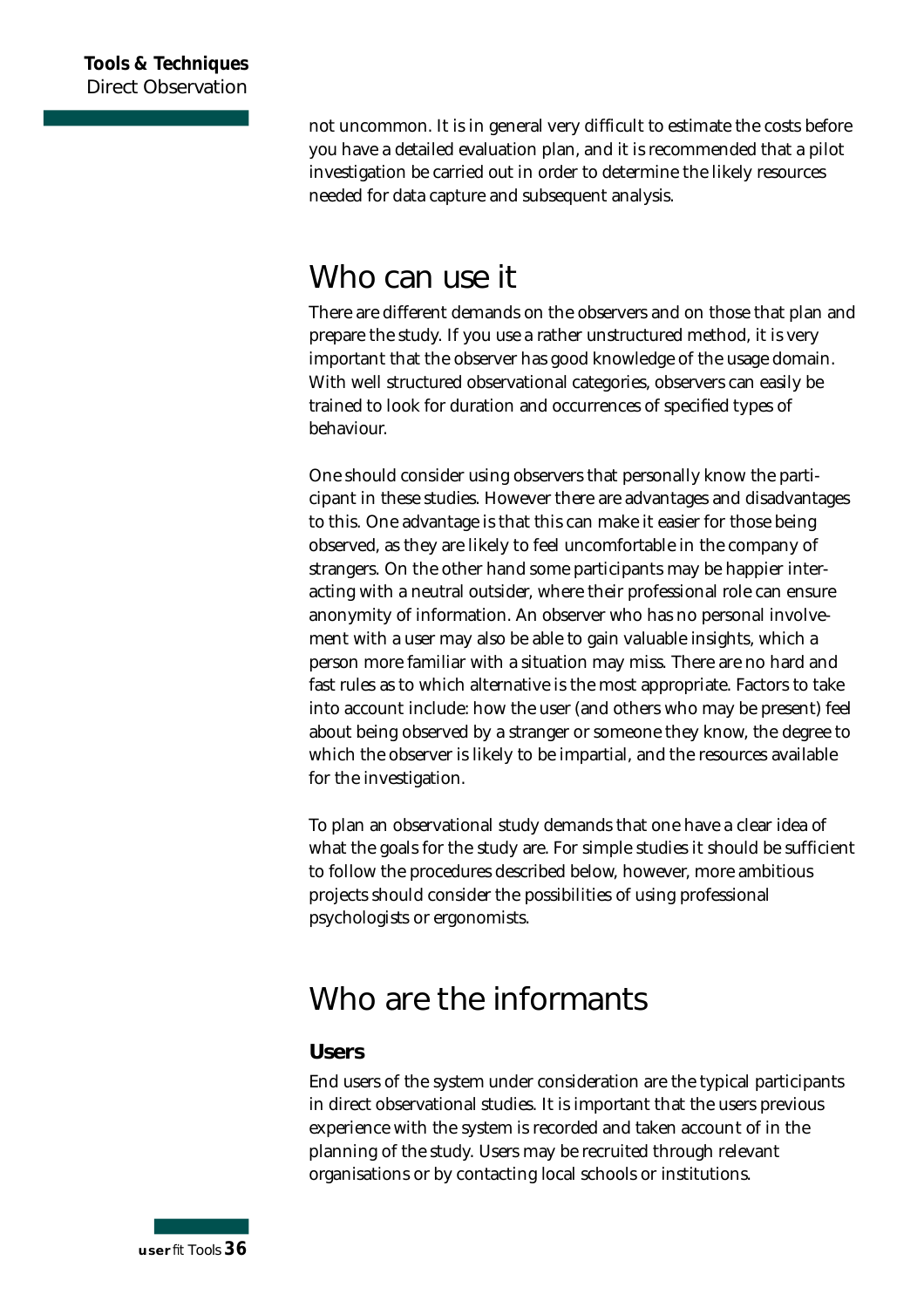## **u s e r***fit* Tools *3 7*

#### **Tools & Techniques Direct Observation**

#### **Selection of users**

Although the ideal is to let a "representative sample" of the user population try out equipment, this is often difficult and expensive to achieve. After having defined the user population the testers should decide whether they would try to approach the extremes of the distribution  $(best case - worst case)$  or the mode  $(the typical case)$ . See the Procedure section below on advice for number of users to be involved.

### **Special considerations**

#### **General**

To perform a direct observational study usually requires getting access to the user at home or at work. In both cases one should take careful considerations that the necessary permission is obtained, and not only from the user. This may be helpers or other persons present in the same location, or it may involve parents or guardians having a responsibility for supporting the users decision in these kind of situations. More than ever the principle of "informed consent" applies when using direct observational methods, as it is unethical to make observations without such consent. It may be tempting to use a "candid camera" technique where interactions are recorded without the awareness of participants. It is not advised to do this under any circumstances as there are serious ethical problems with such hidden monitoring.

One should also be aware that many disabled people are embarrassed when asked to expose their disability to strangers. Special attention should therefore be paid to the motivation of users to participate as it may not be obvious why users would want to participate voluntarily in these kinds of studies. As with other forms of investigation financial incentives can be considered, but the indications are that this is unlikely to be a major incentive for most people prepared to take part in investigations. Careful explanation as to the value of the work can often be more effective, along with appropriate feedback as to the results of the study and its practical consequences.

Many elderly and disabled people are lonely, and might see this as an opportunity to engage in social interaction. This can be an incentive for the user to participate and can also provide the user with some benefit from the investigation. The practical implication of this is that the investigator needs to allow time for such interactions to take place, and build this into the evaluation process. It is a good idea to establish ground rules for when observations should be allowed to take place uninterrupted, and when social interactions are to encouraged. Without a careful discussion of these issues, the investigation can suffer from unwanted interruptions which limit the value of the data obtained.

**Using a candid camera raises serious ethical and legal questions.**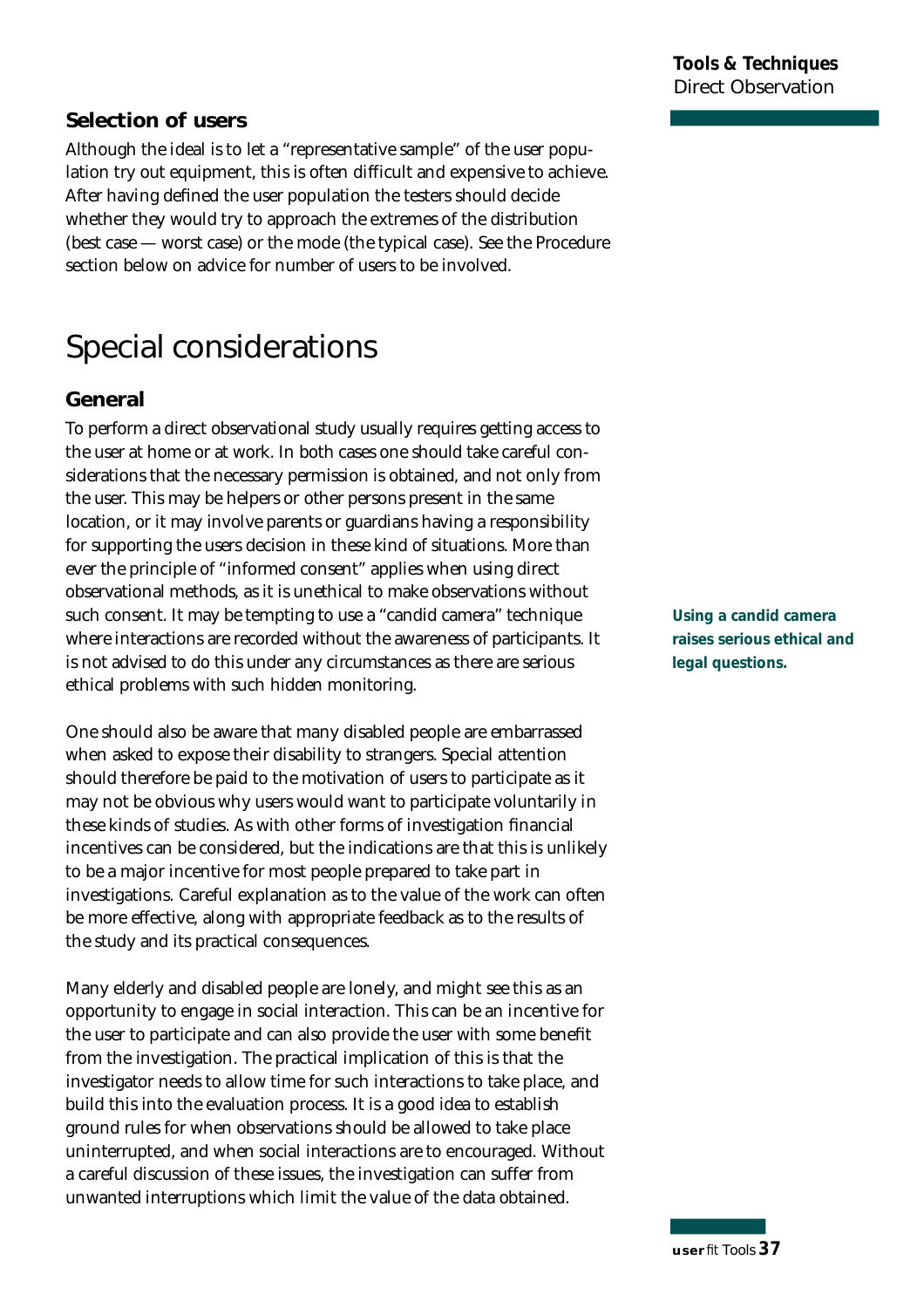#### **Mentally impaired**

The main concern when mentally impaired people participate in direct observational studies, is to explain the presence of a person (usually a stranger) that sits watching and without taking part in what is happening in the same room. For this reason careful preparation is needed so that the user gets used to the observers presence. It is a good idea that the observer tries to explain their own presence to the user, and in addition any other parties that may be present also need to be informed in advance where possible. Typically the observer should be prepared to allow at least one day to let the participants get used to the situation. On the second day they should try to get gradually less involved with the participants, so that the end user becomes comfortable with the presence of a passive observer.

#### **Communication impaired**

If the user applies sign language or a communication device, the observer should be able to interpret the users communication. This may in some instances be rather straight forward, but in other situations knowledge of the communication system of the user is absolutely necessary. To settle the requirements for the observer, interviews with the user or someone close to the user must be done in advance of the observation. In some cases limitations in communication ability will make it necessary that someone who is familiar with interacting with the user e.g. a member of their family is used as an observer.

#### **Blind and visually impaired**

In the beginning of a direct observation session many users will feel un comfortable by the mere presence of a passive observer in the room. When the observer can not be seen, this situation might be even more un satisfactory. In effect, the situation has many similarities with the use of a candid camera. Therefore the observer should take care to inform the user about the details of his presence. Besides giving an introduction to the investigation, the observer might tell the user a little bit about themselves and allow the user to ask any questions about their appearance e.g. what kind of clothes they are wearing. The user should be told exactly where in the room the observer is located, and what they will be doing during the investigation. To remind the user of the observers presence (which is not normally needed with sighted people), it might be a good idea to remind the user of how long the observation has been going on and how much time is left at regular intervals. However these interruptions should not be allowed to interfere with the activities being performed by the user, and should occur at natural breaks or pauses. With the visually impaired it is also important that the observer does not disrupt the home in any way, as many visually impaired people rely on objects and furniture in the home being in

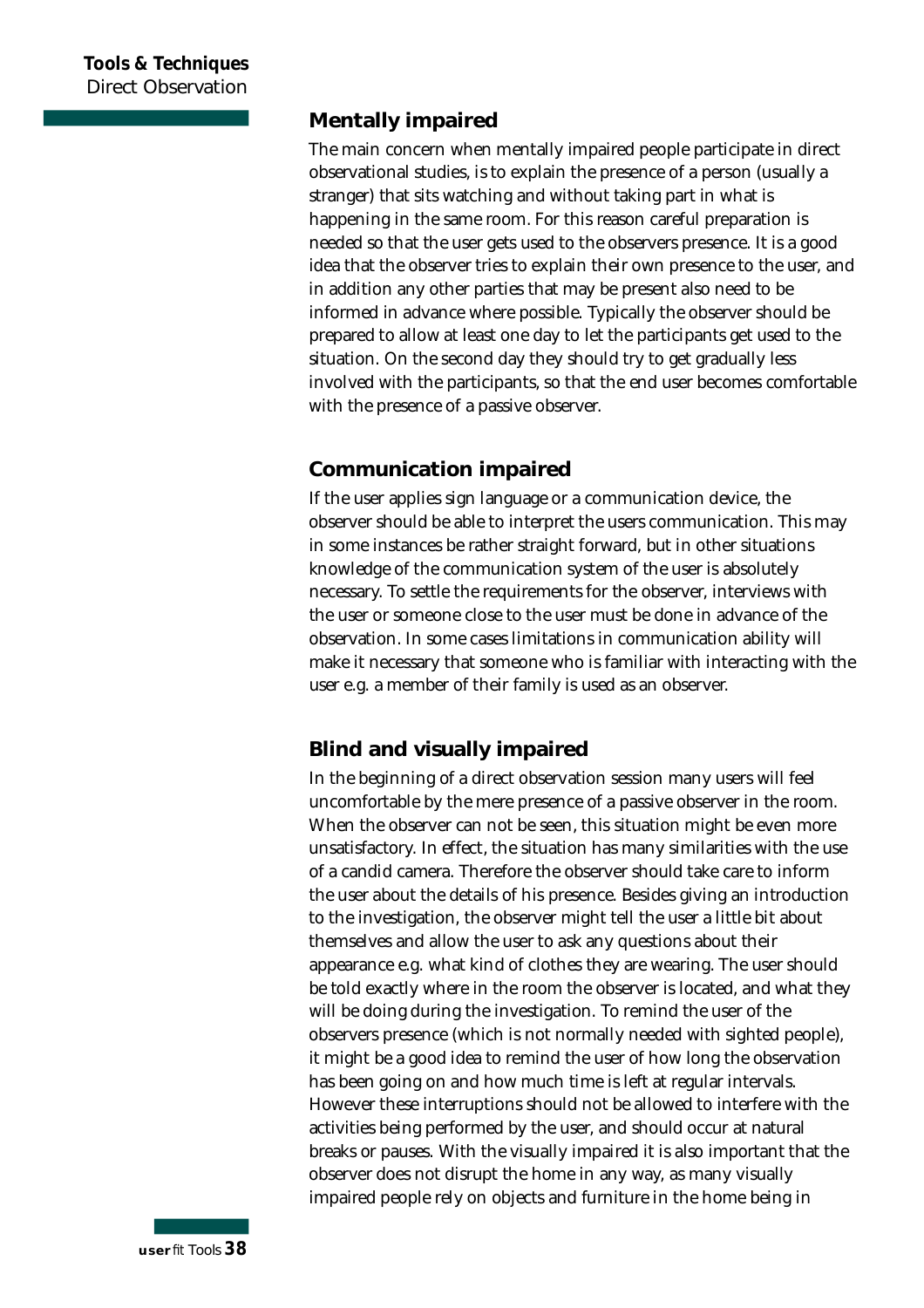constant positions. The visitor should be particularly aware of actions on their part which may prove hazardous to the visually impaired e.g. leaving cupboards and doors in an open position.

#### **The Elderly User**

Direct observation of elderly people is in principle not very different from observing members of other user groups. However, if the observation takes place in the users home, one should be aware that many elderly have lived in the same place house or flat for a number of years and may have established routines or habits that help them cope with everyday activities. For this and other reasons some elderly people may not appreciate any significant disruption to their home e.g. the re arrangement the furniture in order to facilitate the observations.

### **Procedure**

#### **Planning**

#### *Nature of observations*

The nature of the problem will decide what kind of observation are required. If the project is in an exploratory phase, the observations might be unstructured with an aim to discover "what is important". With a more precise set of problems, one should prepare an observational form, allowing the observer to record the occurrence of different behavioural categories. One would normally construct this after a period of unstructured observation.

#### *Example:*

A product developer may suspect that there is a need for better devices for keeping track of the time of day among people with mental impairment. She decide to visit a group home where four mentally impaired adults live with the support from a team of helpers, one always present. After having made the necessary appointments she is invited to visit the home. The first visit must be used to be introduced to the users and the helper on duty that day.

She may explain that her company makes watches and that she is interested in knowing what kind of watches are needed. She will probably have many reactions to that, which is strictly speaking not raw data from direct observations, but rather should be treated as opinions. However, such opinions may be valuable in their own right. When the residents are used to the observers presence (which may take a day), they will be in the position of being able to observe without causing disruption to the activities of interest.

 $more...$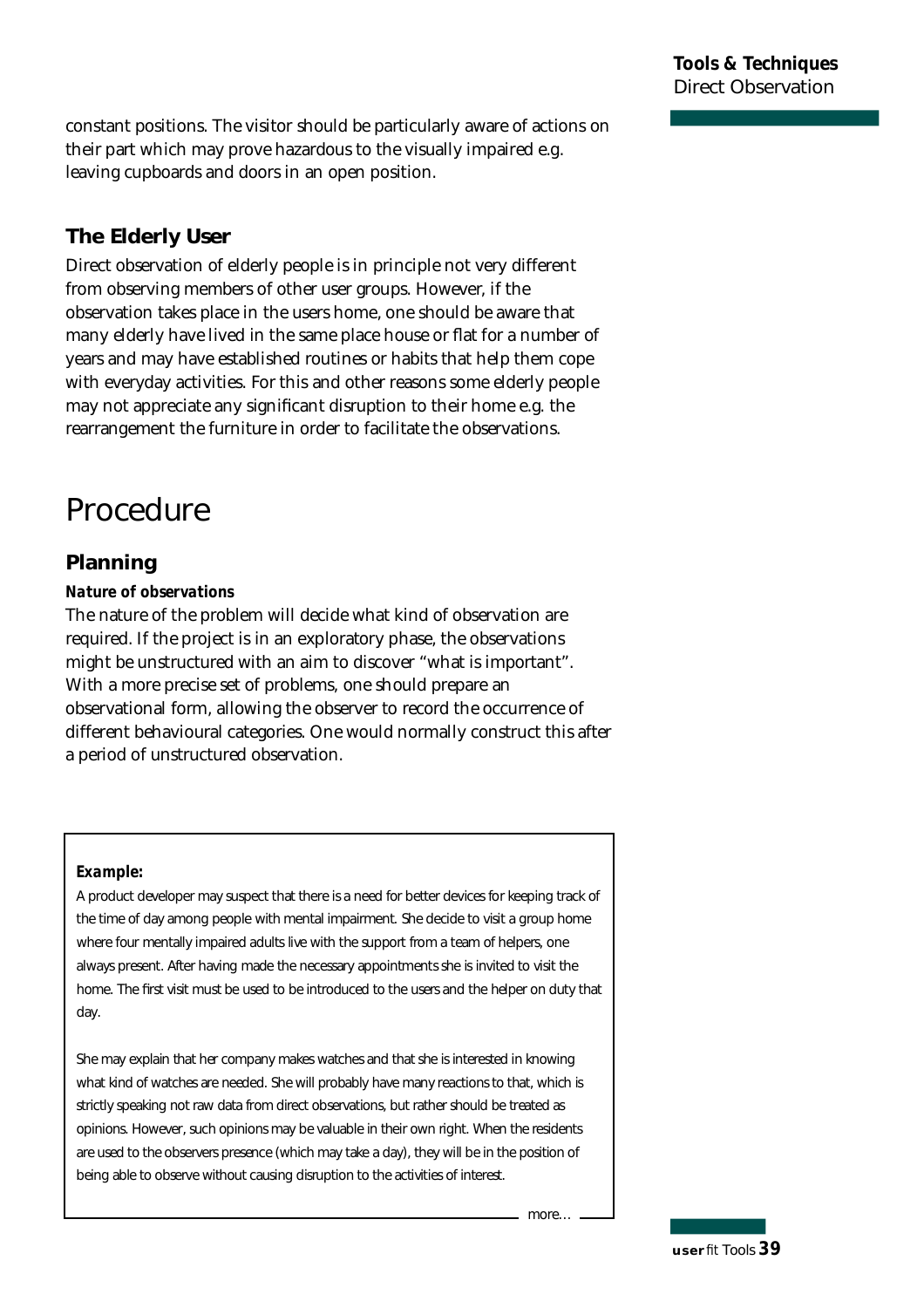The result of this initial unstructured study, may be an impression that the importance of time of day varies for the different participants, e.g. the helpers may actively want the users to be aware of the time, while the users themselves may have very different concerns about this. Some may ignore the problem, while others may be nervous not to keep appointments etc. The observer will also have an impression of how time is communicated in the group, e.g. referring to the hours of the day or to events, like going to school, time for dinner etc.

Based on these first impressions the observer is able to set up the observational categories for a more formal investigation. They can be classified as being either events or states. An event is coded when it starts and ends, a state is coded as being on/off at a certain time.

Some of the event categories could have been:

- Questions about time of day
- Answers to such questions
- Utterances about time of day
- Responses to utterances about time (also lack of response)
- Events triggered by the time of day
- Responses to such events (also lack of response)
- Appointments etc. missed because of an inadequate understanding of time
- Worries about time

With such broad categories, it is not sufficient just to indicate the category, the persons involved and the actual behaviour must be recorded, for example "Peter asks what time it is".

Some of the state categories may be:

- Person x is in a time-critical phase (for example about to take the bus, get dinner ready)
- Person x is waiting for something (description of the situation.....)
- No time critical activities in the group home

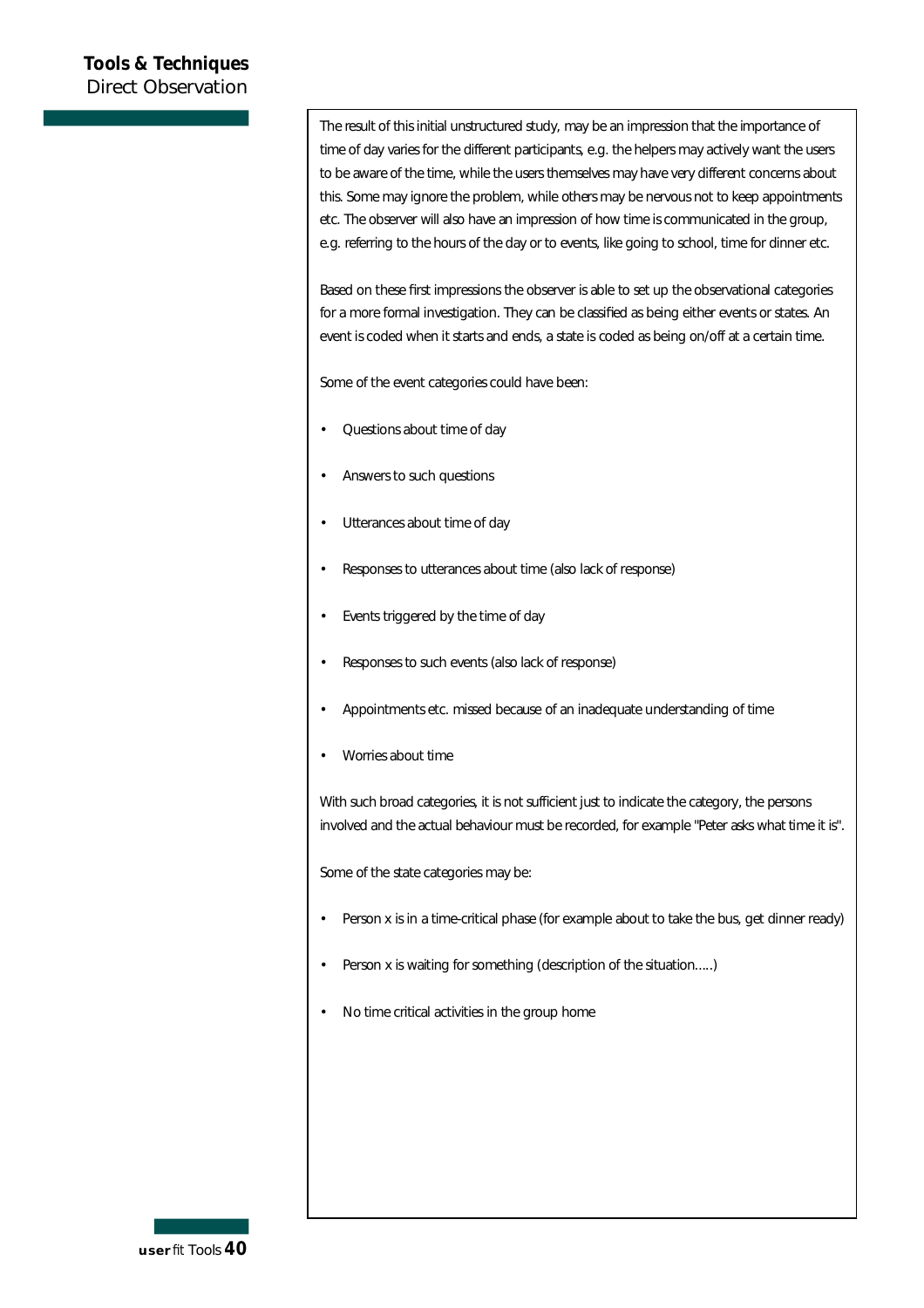#### **Observations**

During the observation it can be useful for the observer write down the type of activity being engaged in and the time at which it took place. Errors or misunderstandings that took place in using a product can also be of interest to record, and in some cases exactly how long a particular activity took to perform. If the observed events occurs very frequently, it may be wise to sample observations during the day, to ensure that a representative sample of use is observed. The observation periods should be determined in advance, and should not be decided on an ad hoc basis. The length of time of each observation period should be carefully considered, taking into account the frequency of the events of interest, and the difficulty in observers maintaining concentration for long periods. Evidence suggests that most peoples span of attention is for about twenty minutes at a time, which means that regular rest breaks are needed if an investigation goes on for any length of time. Observation sessions should be distributed either periodically (for example five minutes each half hour), or randomly, for example for five minutes beginning at 1000, 1032, 1119, 1250 etc. The decision to set up observation sessions randomly or periodically is often based on how much the frequency of activity varies periodically during the day. If there is some short term variation it can be a good idea to spread out the observation periods on a random basis.

The success of observations are dependent on the how unobtrusively the observations are performed. Therefore it is important that the participants attention is not drawn to the observer each time a record is taken. The written log of observations are the raw data that normally must be analysed further, though an additional stage of analysis is needed if video recording is used. Videos of interactions can be of particular value when complex activities are being observed, and it proves difficult for an observer to record events in real time. One solution to this problem is to use more than one observer and for each observer to have different responsibilities. However this is not recommended for use in home or work settings due to the additional disruption caused by having more than one observer.

In addition video recording can be particularly useful when observing activities with a strongly physical component e.g. the use of a wheelchair. Video recordings can be played back at the observers leisure and where appropriate also in slow motion or a frame at a time.

**u s e r***fit* Tools *4 1*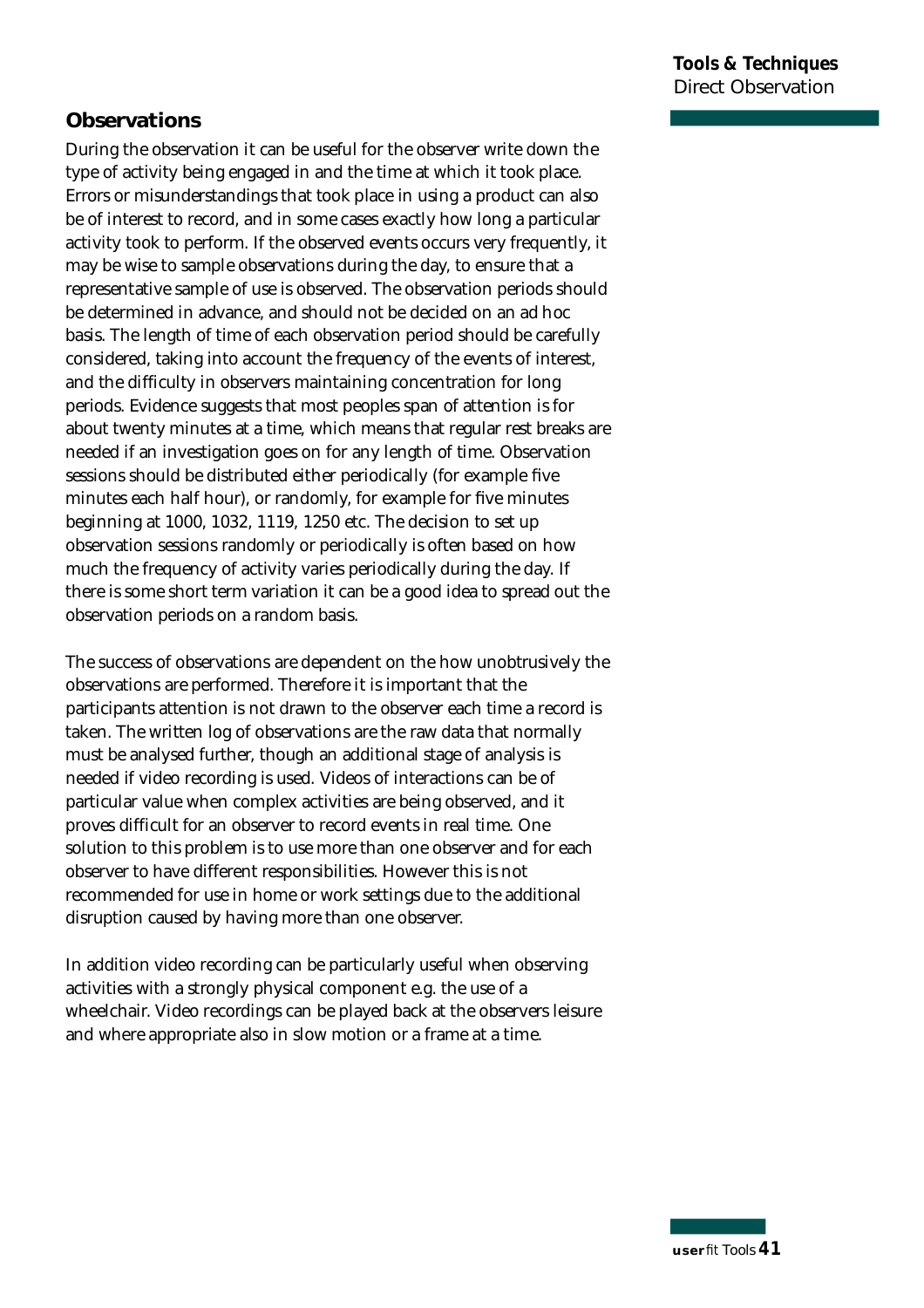#### **Data analysis**

There are several ways to treat raw data from direct observational studies. The simplest way is to count frequencies and duration's of different categories of activity. These categories are often the same as those used to focus

#### *Example*

The observations described in the group home example might be sampled several times during the day. Since the activities are obviously not very frequent, one must be assure that observation periods are long enough to cover relevant activities. It could also be expected that the frequency of relevant activities would vary periodically, therefore it was decided to sample activities at irregular times of the day. It was also decided that observation should go on for two days, and that a total of 5 one hours sessions should be sufficient and that they should be distributed differently the two days. Then 10 different starting times were generated (drawn randomly) and distributed so that the first, third etc. was on the first day, and the second, fourth etc. on the second day. This resulted in the raw data forms seen below.

| Event observation form |  |
|------------------------|--|
|                        |  |

*Observation period Date : April 14. From 0815 to 0915*

| Event                                                                                                                        | <b>Starts</b> | Ends  |
|------------------------------------------------------------------------------------------------------------------------------|---------------|-------|
| Peter asks Paul about the time                                                                                               | 08:22         |       |
| Paul does not answer                                                                                                         | 08:22         |       |
| Mary tells Peter that it is 0830                                                                                             | 08:30         |       |
| Peter says that he must go to school                                                                                         | 08:31         |       |
| Mary tells Sara that she must go to the bus                                                                                  | 08:32         |       |
| The taxi arrives to take Peter to school, the taxi must wait                                                                 | 08:40         | 08:47 |
| Sara leaves to catch the bus,<br>(bus arrives in 30 mins, Sara needs five minutes to get to the bus stop)                    | 08:55         |       |
| Mary tells Paul that it is 9 o'clock.<br>She shows him the clock on the wall and explains how the hands<br>point to the time | 09:00         | 09:06 |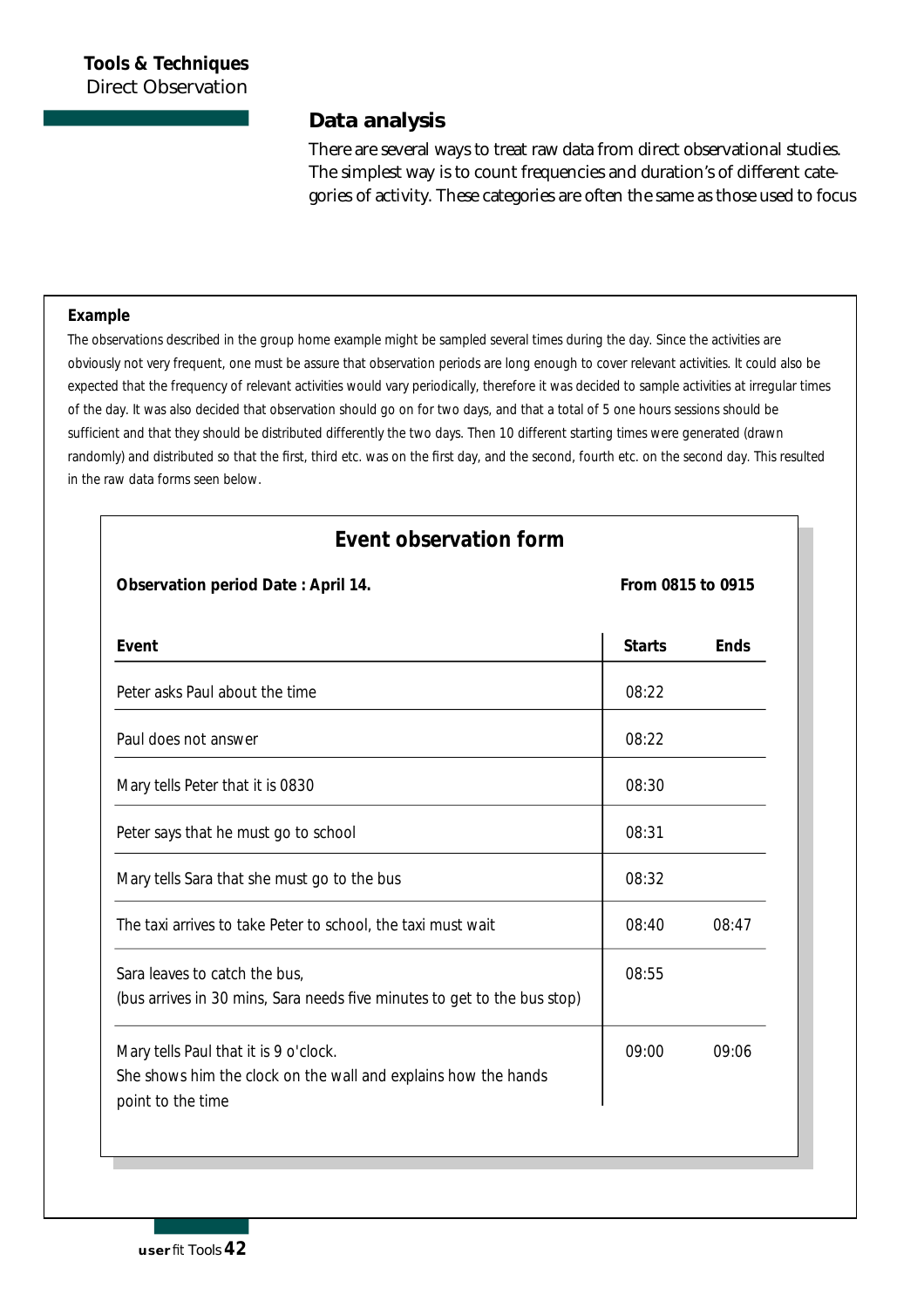the data capture, but may also be inferred from any wider descriptions recorded. In the previous example "Utterances about time referring to an event rather than to the clock", might be such an inferred category.

In summarising complex data there is always the danger of missing valuable information, and that often more full accounts of interactions can p rovide insights that are missing from summaries. For this reason many researchers prefer to capture more information than they believe they will need. Thus if data analysis suggests some interesting aspects of the interactions that are worthy of further investigation, it is possible to go back to the data and re analyse it with such changes in perspective in mind.

#### *Example*

From the above example a tabulation of frequencies of some selected categories occurring in the specified periods during one week, might look like this:

| Person | Asks<br>about time | Is told<br>the time | time it is     | Tells what   Worries about<br>the time |
|--------|--------------------|---------------------|----------------|----------------------------------------|
| Peter  | 0                  | 10                  | $\mathbf 0$    | 0                                      |
| Paul   | $\overline{0}$     | 8                   | $\overline{0}$ | $\overline{0}$                         |
| Sara   | 15                 | 15                  | $\overline{0}$ | 11                                     |
| Ben    |                    | $\overline{0}$      | 13             | $\Omega$                               |
| Helper | 1                  | $\overline{O}$      | 30             | 5                                      |
| Sum    | 16                 | 33                  | 43             | 16                                     |

From this tabulation it may easily be inferred that Peter and Paul have little understanding of time, and is constantly reminded by the helpers. Sara worries a lot, while Ben likes to tell others what time it is. The helpers very often tells the residents what time it is.

It might have been concluded that Peter, Paul and Sara will benefit from some automatic device that on pre-programmed hours reminds them of the time. Setting up a table of how the time is communicated might have shown that time should be stated in relation to an event, not as an hour of the day. If such a device would decrease Sara's anxiety is still to be seen. However, even in a case like this, with a rather clear conclusion, the total size of the potential user group remains to be assessed.